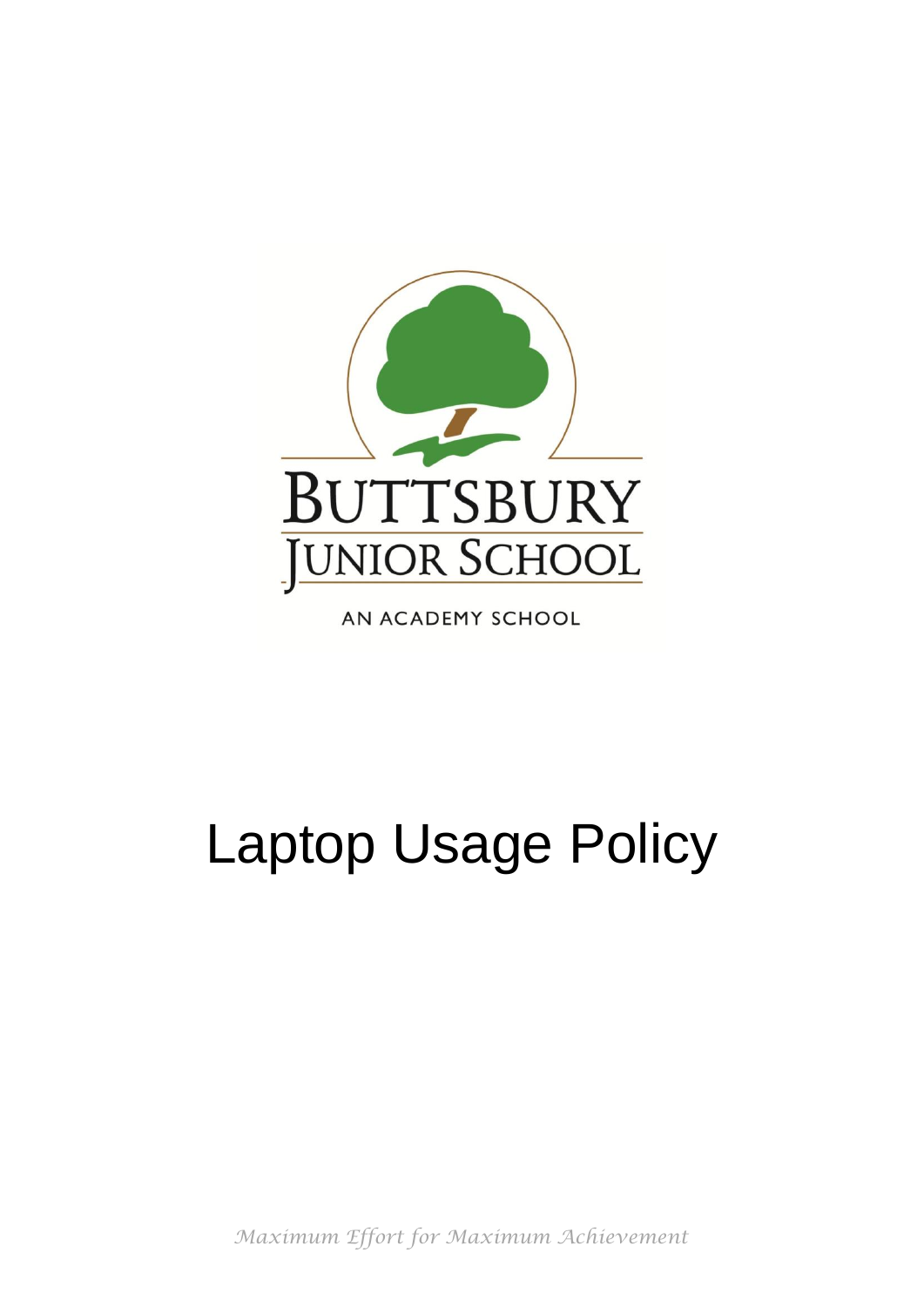

## **Laptop Usage Policy**

The policy outlines the responsibilities that staff must accept when they are issued a laptop. It applies to all members of staff who have been issued with a laptop from the school.

Laptops provide the convenience of portability. This convenience exposes the school to certain risks. These include but are not limited to:

- Theft of school property laptops are easy to steal and their relatively high value and easiness to sell makes them a common target for theft;
- Exposure of sensitive data or information misplaced or unsecured laptops may expose sensitive information to the public. Loss of such data could be utilised by sections of the public for illegal purposes;
- Damage of school property laptops can be susceptible to damage both due to their nature and their relatively fragile construction.

Any member of staff issued with a laptop will need to confirm, by signing an acceptance of the policy, that he/she has read, understands and will comply with the policy. A copy of the policy will need to be signed by the member of staff, with a copy being retained in school until the laptop is returned or replaced. When a member of staff is provided with a laptop, he/she accepts responsibility for safeguarding the laptop itself as well as the data stored on the laptop.

Laptop users are expected to exercise reasonable care and take the following precautions:

- Take appropriate steps to protect the laptop from theft
- Laptops, where possible, should not be left unattended in a parked car. On those occasions when there is no alternative, they should be locked in the boot
- Laptops should be carried and stored in a padded laptop computer bag or strong briefcase to reduce the chance of accidental damage
- Laptops should not be used in environments that might increase the likelihood of damage
- Do not work or save sensitive information (e.g. education records, personally identifiable information, and confidential information) on the laptop without taking proper precautions
- All members of staff are accountable for all network and systems access under their individual user ID. Passwords should be kept absolutely secret. It should never be shared with anyone
- Laptops are provided for official use by authorised employees. Buttsbury Junior School laptops must not be loaned or be allowed to be used by others
- Avoid leaving your laptop unattended and logged on. Always shut down, log off or lock the screen before walking away from the machine
- Laptops have anti-virus software installed
- E-mail attachments are one of the main sources of virus avoid opening any e-mail attachment unless they are expected from a legitimate source
- Report any security incidents (such as virus infections) to the ICT Technician immediately in order to minimise the risk
- Do not download, install or use unauthorised software programmes. No personal programmes are to be used.
- Any software that is required should be referred to the ICT Technician to ensure correct permissions and licences are in place. A relevant licence will be stored securely for audit purposes
- The member of staff must comply with relevant laws, regulations and policies applying to the use of computers and information, e.g. licence, copyright, and privacy laws
- Essex County Council will not tolerate inappropriate materials such as pornographic, racist, defamatory or harassing files, photographs, videos or e-mail messages that